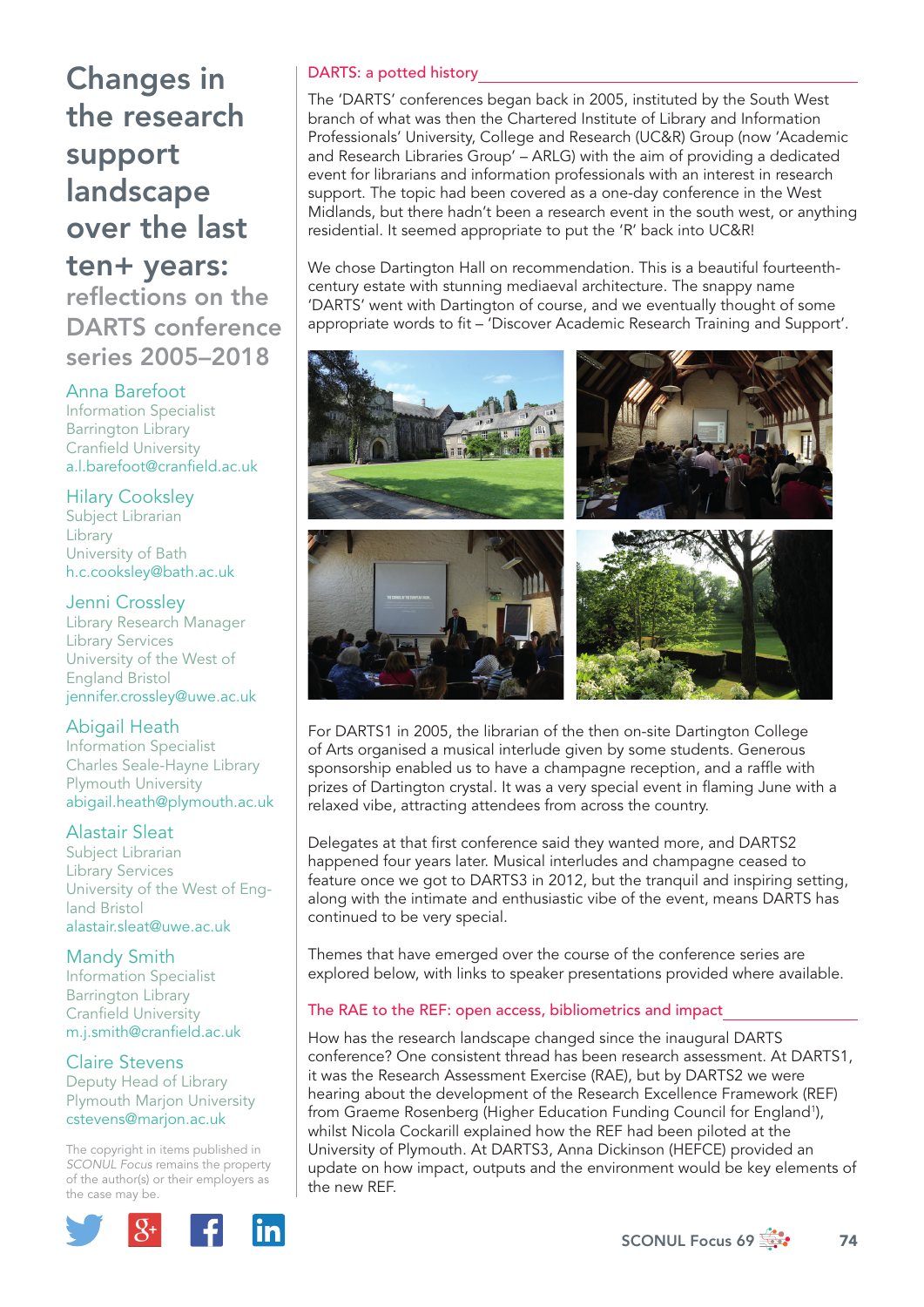Changes in the research support landscape over the last ten+ years:

reflections on the DARTS conference series 2005–2018

As a result of REF2014, open access and impact were high on the research agenda by DARTS4, which included related talks from Neil Jacobs of JISC, Yvonne Budden of UKCoRR (United Kingdom Council of Research Repositories), and Miggie Pickton from the University of Northampton. Neil discussed the complexity of funder compliance when publishing open access, the Finch Report's recommendation of the gold route, and Research Councils' support of both gold and green. Not to mention the rise of the dreaded APC (Article Processing Charge)! Yvonne gave much-needed practical advice and top-tips on how to be compliant at the local institutional level, providing context through the eyes of the University of Warwick. The key messages were how to support confused researchers, encourage engagement with the repository and make use of the block grant from RCUK. Essentially, advocacy, advocacy, advocacy!

Miggie demonstrated how libraries could support researchers to evidence and measure impact through traditional methods such as bibliometrics and new routes such as altmetrics. She explained how impact summaries must address the questions of who will benefit from a piece of research and how (socially, economically or environmentally), suggesting that we as librarians could use similar impact measurements (such as usage statistics, user feedback and uptake of new services) to prove the value of our own practitioner research.

At DARTS5, open access was still a hot topic. Martin Eve (Birkbeck, University of London) provided an update on the current state of play and the continuing challenges we face with implementation and advocacy. Meanwhile Katie Evans (University of Bath) looked at the use of bibliometrics to improve institutional rankings and to prepare us for REF2020. She demonstrated the use of research analytics for benchmarking, improving our publishing strategy, cultivating impact and winning research funding.

#### Research data management

Research data management (RDM) has become an increasingly important area of research support, especially since the Engineering and Physical Sciences Research Council issued their requirements for data management in 2011, for enactment by 2015. 2011 also saw the launch of JISC's second Research Data Management programme, which funded a series of projects to lay the foundations for effective RDM across a range of institutions. Participants in the JISC programme were more than willing to share their experiences, and RDM featured on the agenda of two of the DARTS conferences.

At DARTS3 in 2012, two complementary talks looked at the place of librarians in the development and delivery of institutional research data management services. Jill Evans, Gareth Cole and Hannah Lloyd-Jones (University of Exeter) focused on 'Creating and maintaining a sustainable research data management service'. They gave an overview of what research data and research data management are, why they are important, and how librarians fit into the service delivery. They also shared some research that they had carried out demonstrating the areas in which researchers themselves felt they needed training in order to engage effectively with RDM. In her paper 'Why is the library leading on this? RDM and university libraries', Judith Stewart (UWE Bristol) looked at the skills that equip librarians perfectly to lead on the development of this cross-institutional service, and some of the benefits and challenges that this area of work could bring to library services.

DARTS4 in 2014 also hosted two speakers on RDM. Jenni Crossley (UWE Bristol) considered the development of RDM services in university libraries since 2012. Additionally, she gave an overview of how RDM had progressed in her institution in a paper entitled 'Research data management: where are we now?' Leigh Garrett (University for the Creative Arts) gave a very entertaining and thought-provoking paper: 'Stuff and data: challenges of RDM in the visual

The copyright in items published in *SCONUL Focus* remains the property of the author(s) or their employers as the case may be.



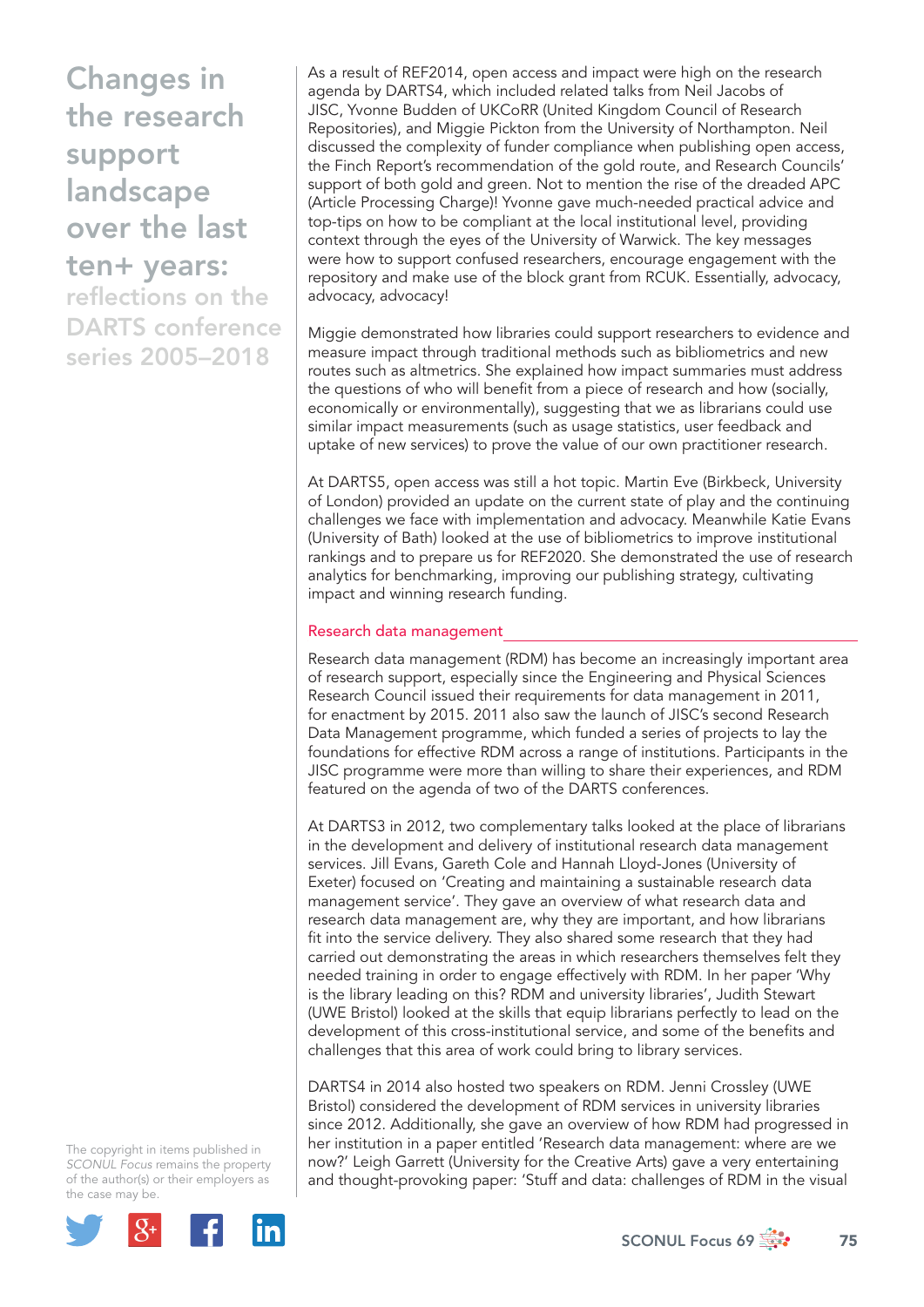Changes in the research support landscape over the last

ten+ years: reflections on the DARTS conference series 2005–2018

arts'. One of the most appealing elements of DARTS is that papers usually have a practical audience participation section; Leigh's was no different, and everyone was challenged by the task of managing data for a project relating to the development of a chair and a vase.

#### The role of the librarian

The changing nature of librarians' involvement in research support has been reflected in both DARTS conference content and the roles of those attending. Early DARTS delegates rarely had dedicated research support roles, whilst by DARTS5 the reverse was true. By 2016 many libraries had developed research support teams, with librarians taking responsibility for institutional repositories, open access, metrics and RDM as well as research collections, archives and information skills support for research students and staff.

A trend towards the use of e-learning to support researchers clearly emerged over the years. Elizabeth Martin (De Montfort University) and Jennifer Coombs (University of Nottingham, DARTS3) shared their experience of creating online tutorials for researchers, a theme which Nazlin Bhimani (Institute of Education, DARTS5) and Sian Bayne (University of Edinburgh, DARTS5) developed further in their sessions on creating online InfoLit resources for PhD Students and embedding digital research in online teaching. The rise of social media also became increasingly significant, with speakers at later conferences highlighting its relevance to the research support context. Jez Cope's practical, hands-on workshop identified ways of connecting researchers through social media (University of Bath, DARTS4). Meanwhile Frances Ryan (Edinburgh Napier University, DARTS5) gave an eye-opening paper about issues around managing personal online reputations: our own, and those of our researchers.

Support for publication has been another area of ongoing interest. Moira Bent and Pat Gannon-Leary (Newcastle University and Northumbria University, DARTS2) emphasised the importance of librarians' role in helping researchers to publish. Miggie Pickton (DARTS3 & 4) built on this by encouraging delegates to engage in more practitioner research themselves.

Talks on researcher library space from Sheila Corrall (University of Pittsburgh, DARTS4) and improving the research student experience from Annie Maddison Warren (Cranfield University, DARTS5) further emphasised the expanding and changing nature of librarians' research support activities. Elizabeth Gadd (DARTS5), meanwhile, highlighted lessons learnt by way of her move from Loughborough's University Library to their Research Support Office. Research support roles were becoming increasingly outward facing, and we were encouraged to look beyond library walls.

#### The future of DARTS

Planning for DARTS6 is now well under way and Dartington Hall has been booked for the 24 and 25 May 2018. Requests from DARTS5 delegates for future presentations included basic research methods for librarians, basic RDM and even more practical strategies for bibliometrics.

These suggestions gave us the idea of going 'back to basics', taking research support as the theme for DARTS6. Given changing government policies and new developments, the research environment has become increasingly complex to navigate. We're hoping that DARTS6 will help delegates to steer a course, with speakers on topics such as staff development for research support librarians, supporting PhD/early career researchers, as well as something on research support and the Teaching Excellence Framework (TEF).

The copyright in items published in *SCONUL Focus* remains the property of the author(s) or their employers as the case may be.